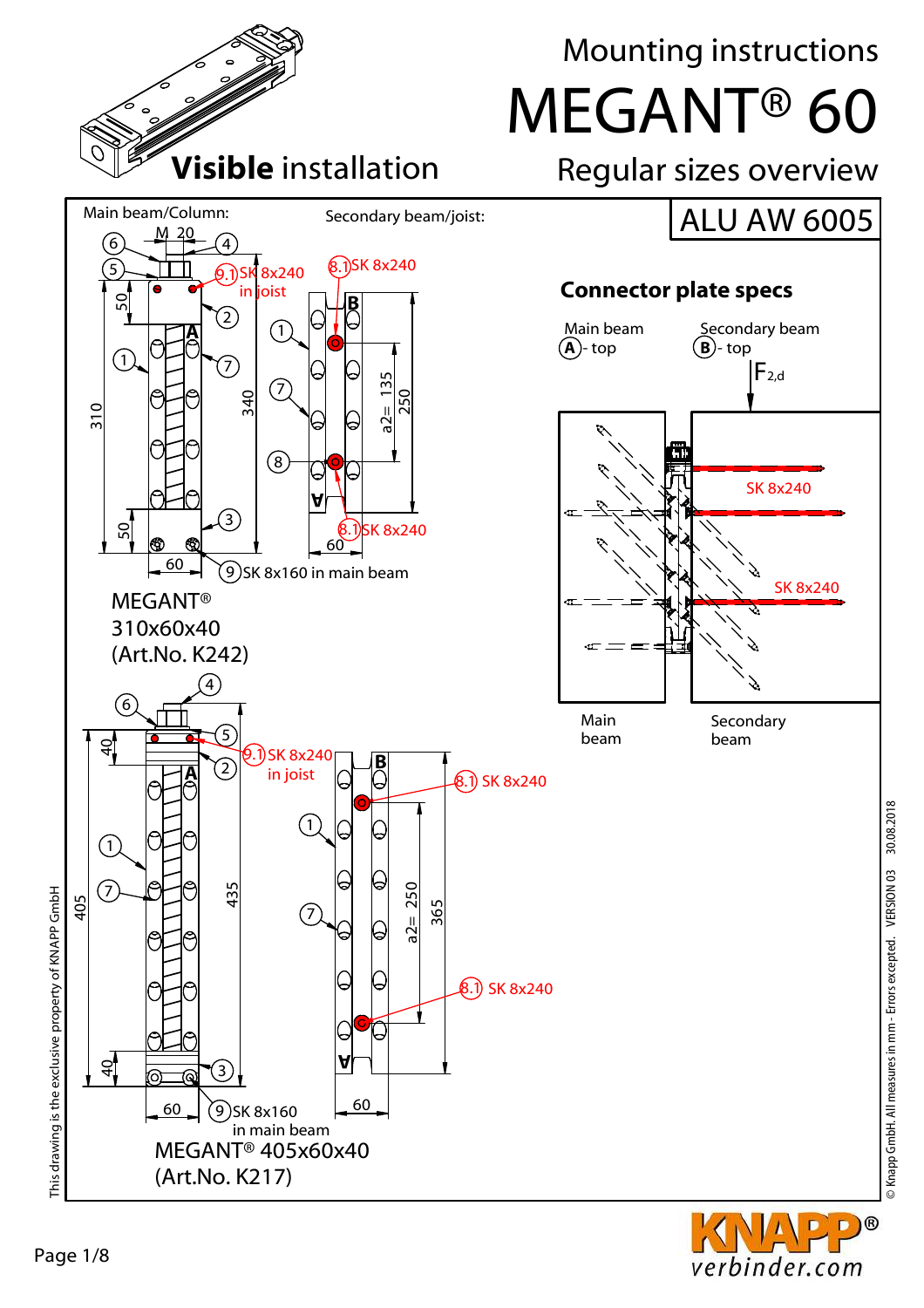

2x SK8x240

2x SK8x240

2x SK8x240

© Knapp GmbH. All measures in mm - Errors excepted. VERSION 03 30.08.2018 © Knapp GmbH. All measures in mm - Errors excepted. VERSION 03 30.08.2018



2x SK8x240

This drawing is the exclusive property of KNAPP GmbH

9.1

Z672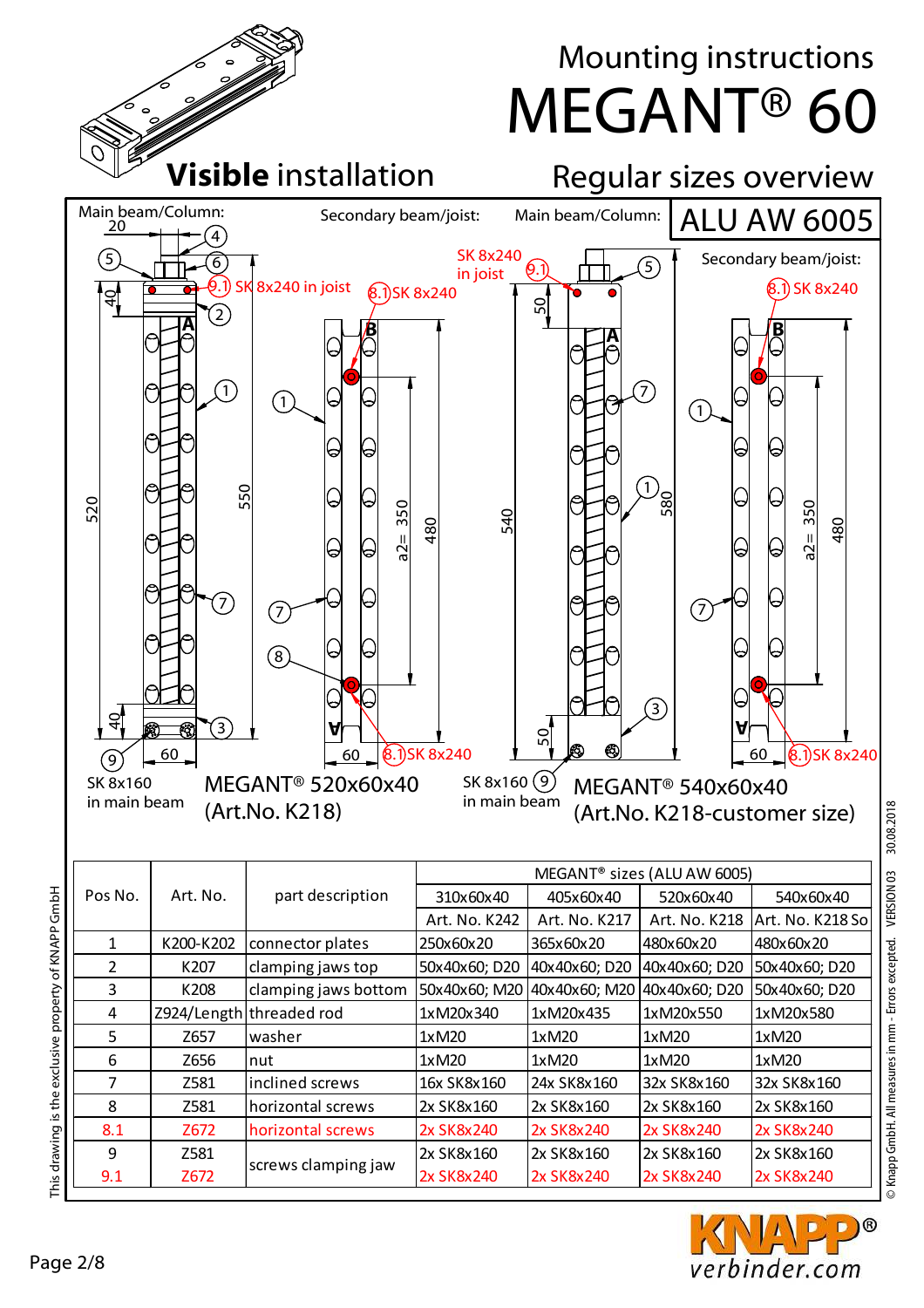This drawing is the exclusive property of KNAPP GmbH

This drawing is the exclusive property of KNAPP GmbH

### ALU AW 6005



840 245 245 880 265 265 920 285 285 960 | | | 305 | 305 1000 | | 325 | 325

Distance | MEGANT® | MEGANT® | MEGANT® | MEGANT®

a2 [mm] 135 250 350 350 a3 [mm] | 78 | 68 | 75 | 85

310x60 405x60 520x60 540x60

### **Drilling positions for centered mounting in secondary beam !**

### a1 a2 Höhe HN  $\geq 100$ a3 <u>40</u> **Softwood:** ∅ 5mm, **Hardwood:** 4x drillings ∅ 6mm,

4x drillings depth 30 mm

depth screwlength ~120 mm





# **Pre-drill layout in main beam !**



## Hole pattern for **visible central installation**

MEGANT® 60

Mounting instructions

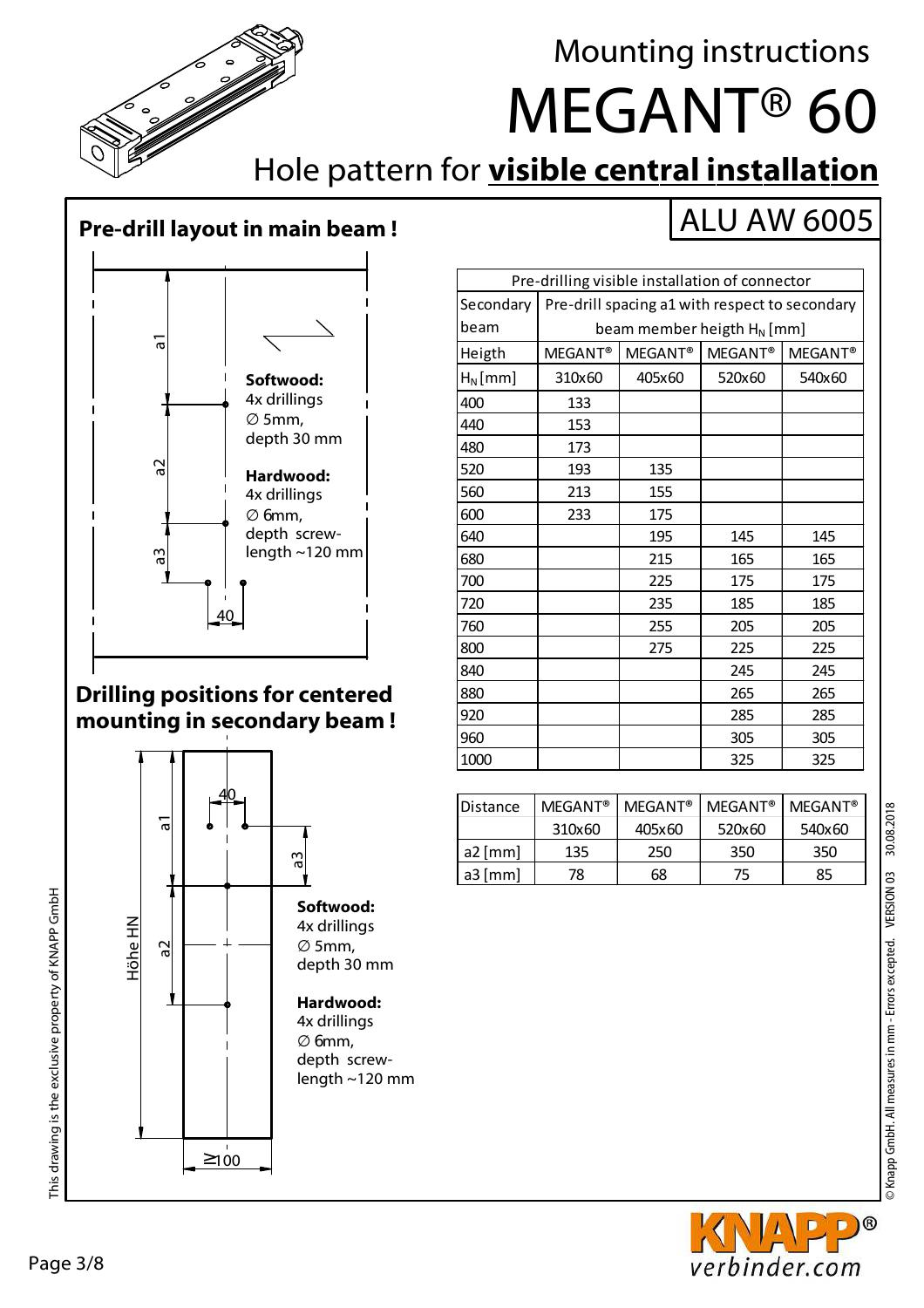



© Knapp GmbH. All measures in mm - Errors excepted. VERSION 03 30.08.2018<br>©

S Knapp GmbH. All measures in mm - Errors excepted. VERSION 03 30.08.2018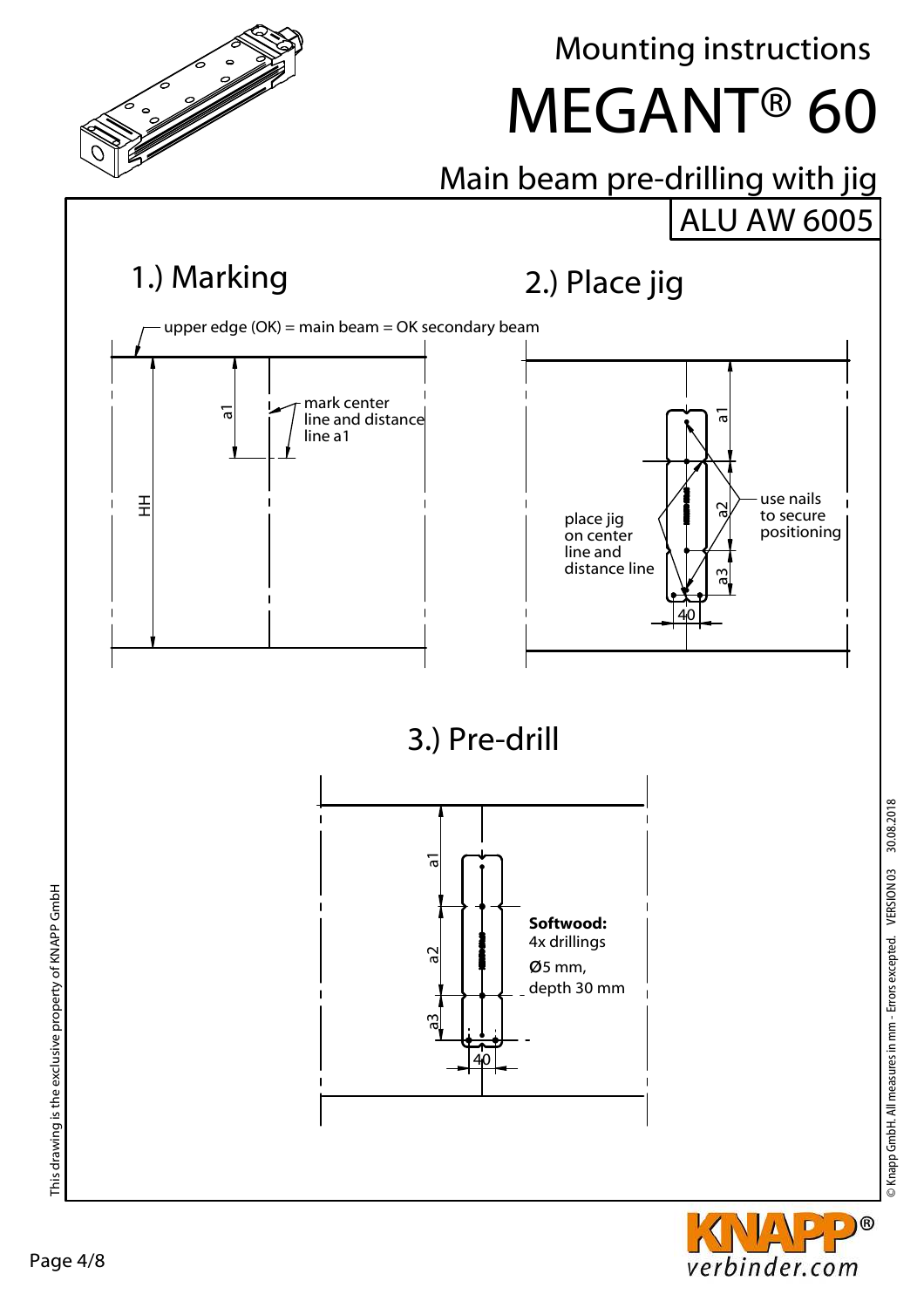

D)®

verbinder.com

This drawing is the exclusive property of KNAPP GmbH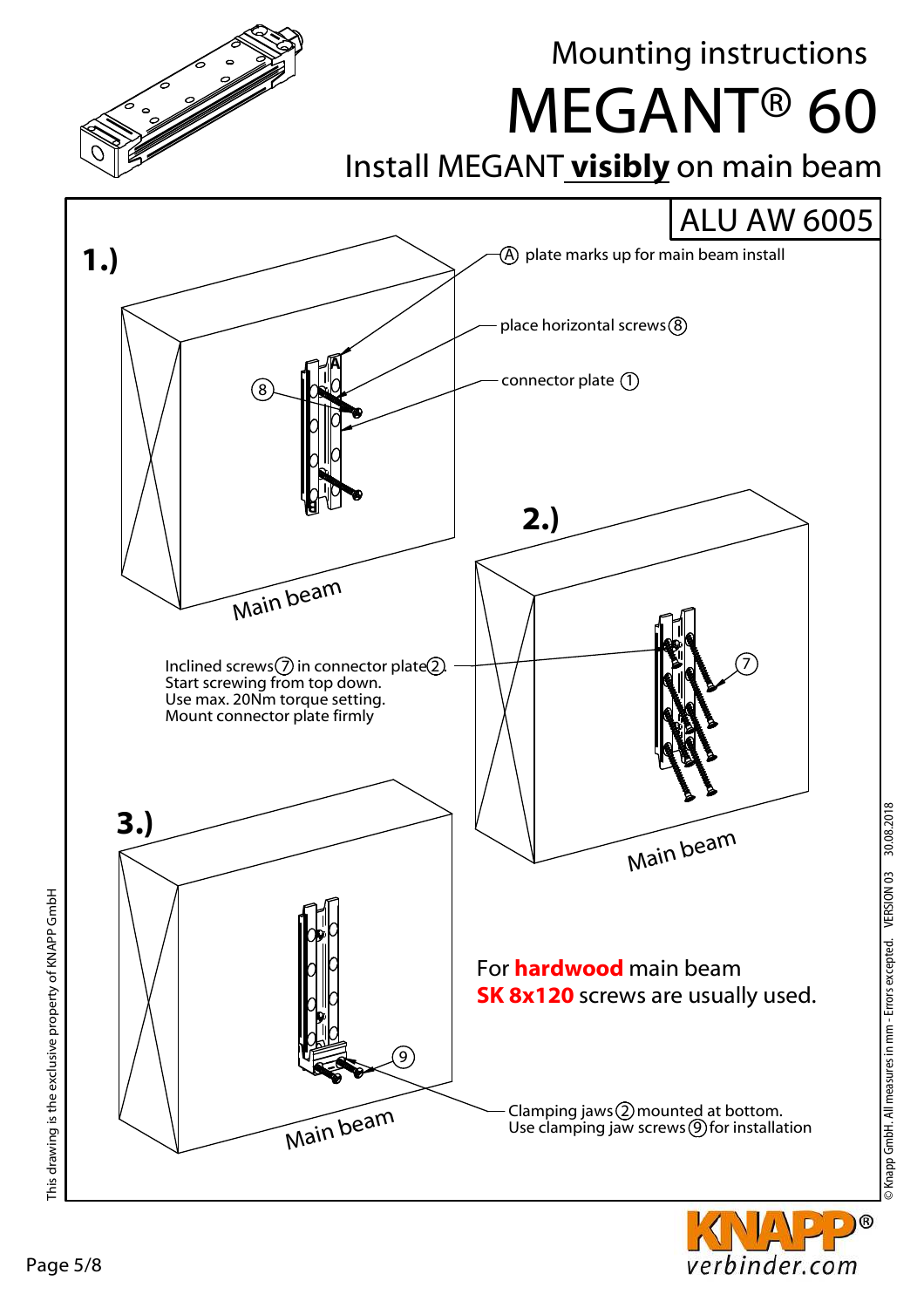

Page 6/8

D)®

verbinder.com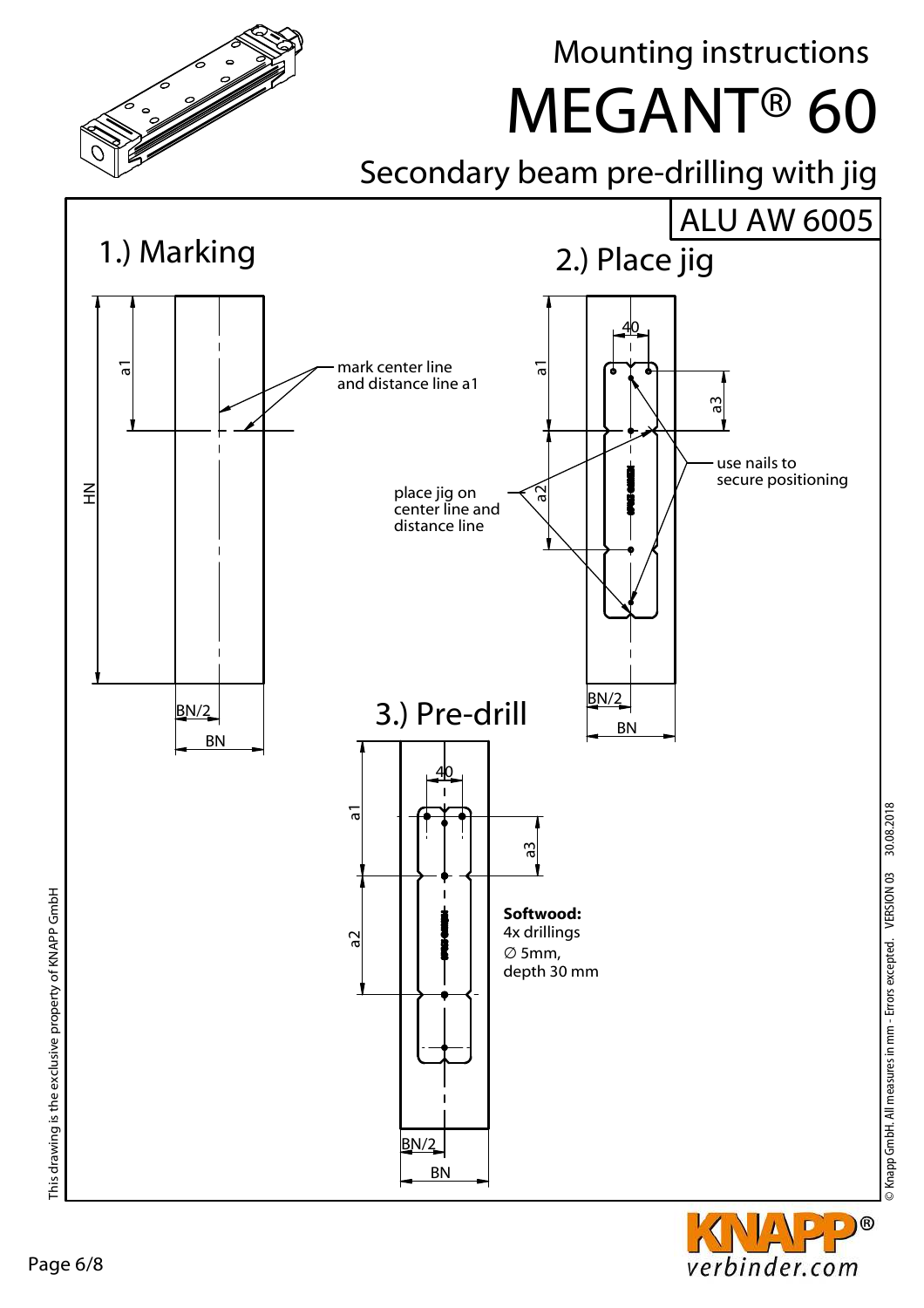



© Knapp GmbH. All measures in mm - Errors excepted. VERSION 03 30.08.2018<br>©

© Knapp GmbH. All measures in mm - Errors excepted. VERSION 03 30.08.2018

Mounting instructions